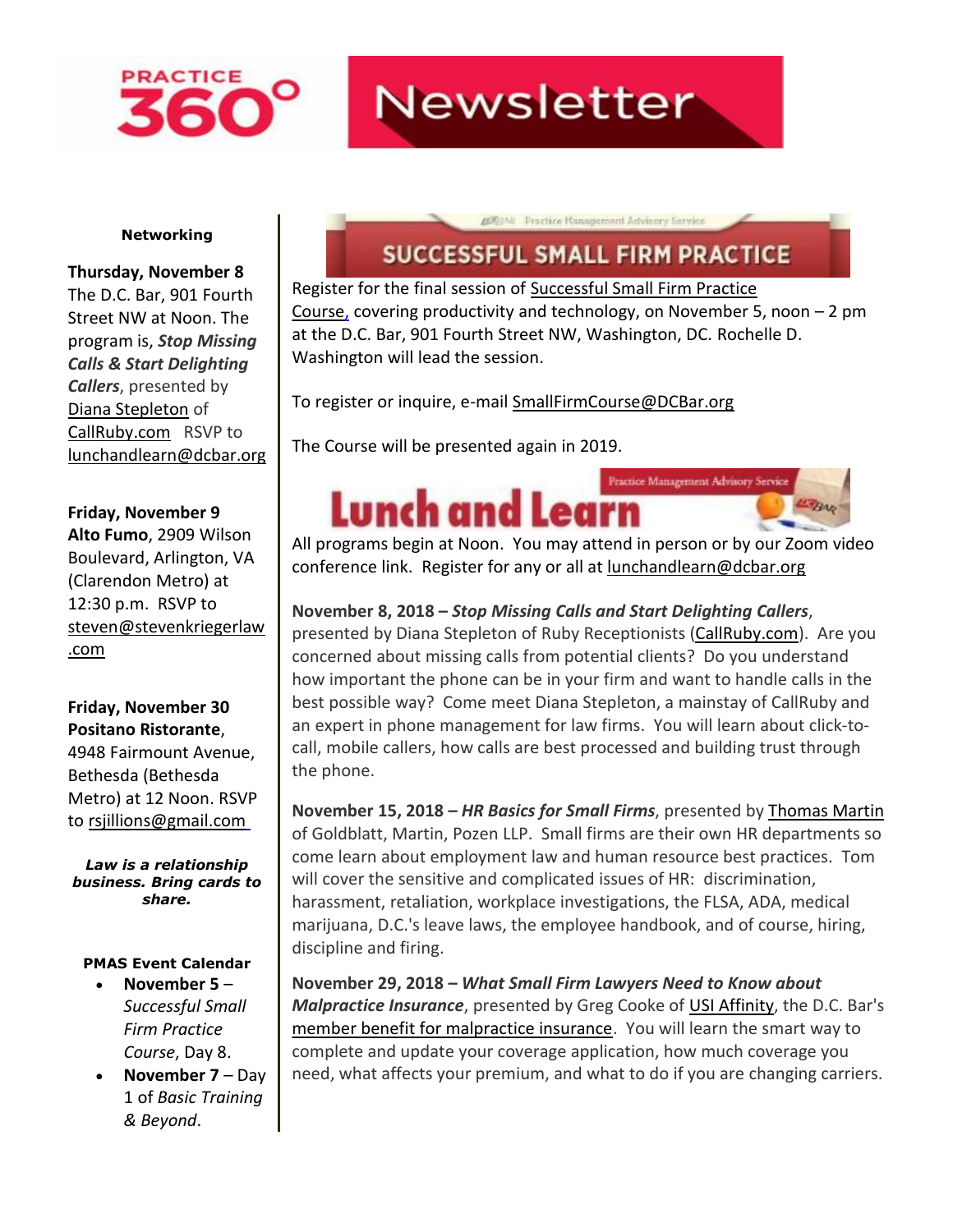

- **November 8** Lunch and Learn, *Stop Missing Calls and Start Delighting Customers*.
- **November 14** Day 2 of *Basic Training & Beyond*.
- **November 15** Lunch and Learn, *HR Basics for Solo & Small Firm Lawyers*.
- **November 29** Lunch and Learn, *What Solo and Small Firm Lawyers Need to Know about Malpractice Insurance*.

#### December

- **December 6** Lunch and Learn, *Automation in Word and Outlook*.
- **December 12** Day 1 of *Basic Training & Beyond*.
- **December 13** Lunch and Learn, *Hands on with Fastcase*.
- **December 19** Day 2 of *Basic*

# **Newsletter**

The *Lunch and Learn Series* is [here.](http://www.mmsend31.com/link.cfm?r=zvkjaWqFFUTRz65Avl-Ftw~~&pe=fdknS8Q73Cwv9NzYl28FjY2ZSEMwu6i5rznsCQJs3EKajYovZ0M1L6JqAgVAF_AzFcOcSzG7rAmjqUawAAdZkA~~&t=VGds-4rXoyIwJR4lIsbjfw~~) New programs are added regularly. Recaps and materials from recent programs are [here.](http://www.mmsend31.com/link.cfm?r=zvkjaWqFFUTRz65Avl-Ftw~~&pe=wnXd1p-e7x1pjZ3gbvykjc1swfdfKPTthzIqbfhiI_ryfLeBqpbiCJLIaXc2s3fEB-pd5VIgIc6YYeRMQG10fw~~&t=VGds-4rXoyIwJR4lIsbjfw~~) If you have an idea for a program, let us know at: [lunchandlearn@dcbar.org](mailto:lunchandlearn@dcbar.org)



Our monthly [Basic Training & Beyond](http://www.mmsend31.com/link.cfm?r=zvkjaWqFFUTRz65Avl-Ftw~~&pe=TJzg7FuLMmv3KInU9zb76JvuSqPGiR3DBDS-oEp5BHJIK7oJBWGAH45DNdQQ7IKAbCev5Gn9H4-7moxIWaEfJA~~&t=VGds-4rXoyIwJR4lIsbjfw~~)**,** is set for November 7 & 14 / 9:15 a.m. – 4:30 p.m. Register: [BasicTraining@dcbar.org](mailto:BasicTraining@dcbar.org) This program has been presented 214 times. More than 3,000 lawyers have attended over the last ten years and many have launched and are operating small law firms.

The new e-Manual for Basic Training & Beyond can be downloaded [here.](http://www.mmsend31.com/link.cfm?r=zvkjaWqFFUTRz65Avl-Ftw~~&pe=5NaXPXgStbmgPwFIQTFJ6222Eni8j-M78djl66GKGE7Lf6RWOmWREB-PHNO7y3FsFwNgP38Sj2GUXEj32wTWLg~~&t=VGds-4rXoyIwJR4lIsbjfw~~)

### **From the Desks of Dan and Rochelle**



*Daniel M. Mills, assistant director, D.C. Bar Practice Management Advisory Service*

We sometimes take the law firm telephone for granted. We can be deep into solving a client's problem, focused on where new business is coming from, and thinking about better optimizing our website. And then the phone rings. How it is answered, what is said, and the tone conveyed is profoundly important for your firm. But the phone and how it's answered may not get much attention or thought. The phone is a key player in your firm. Whoever answers it must convey to the caller, who may likely be a prospective client, that they are indeed in the right place and will be handled with care and attention. If the voice the caller hears is hassled and abrupt, annoyed at having to answer the phone, or just cold, it can be disastrous. [Diana Stepleton of Ruby](http://www.mmsend31.com/link.cfm?r=zvkjaWqFFUTRz65Avl-Ftw~~&pe=xFZMj3DKze1QHmp3k1ZMoZlAz16Ivw_dwaMIHBlDHQZ1pbtqdVxS-slGkAE4DrkNhMy7XxBBuadULBoD-9-XTg~~&t=VGds-4rXoyIwJR4lIsbjfw~~)  [Receptionists](http://www.mmsend31.com/link.cfm?r=zvkjaWqFFUTRz65Avl-Ftw~~&pe=xFZMj3DKze1QHmp3k1ZMoZlAz16Ivw_dwaMIHBlDHQZ1pbtqdVxS-slGkAE4DrkNhMy7XxBBuadULBoD-9-XTg~~&t=VGds-4rXoyIwJR4lIsbjfw~~) is an expert at how a firm's phone needs to be handled. She is a west coast entrepreneur who happens to be presenting live at the D.C. Bar on November 8 at our Lunch & Learn. If you cannot get to the Bar at Noon that day for this important program, register to get the Zoom video link. [LunchAndLearn@DCBar.org](mailto:LunchAndLearn@DCBar.org)